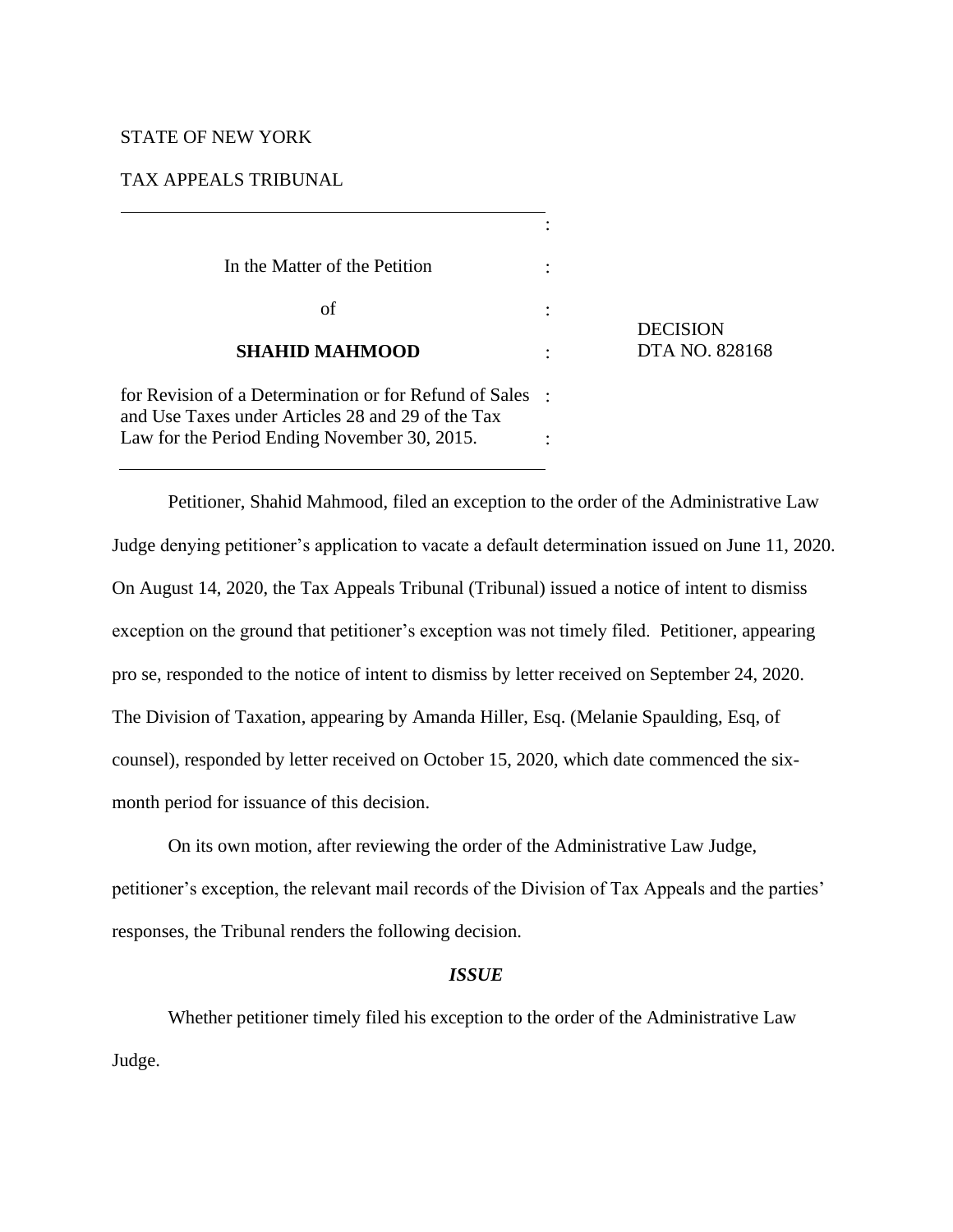#### *FINDINGS OF FACT*

We find the following facts.

1. The order of the Administrative Law Judge was mailed by United States Postal Service (USPS) certified mail on June 11, 2020 to petitioner at his last known address in Rocky Point, New York.

2. Petitioner filed an exception to the order, which was received by the Office of the Secretary to the Tribunal on August 3, 2020. The envelope containing the exception bore a USPS postmark that is not entirely legible. The postmark indicates a two-digit date in July 2020, the first digit of which is clearly a "2," the second is not legible. Petitioner's signature on the exception is dated July 15, 2020.

3. On August 14, 2020, the Tribunal issued a notice of intent to dismiss exception on the ground that petitioner's exception was not timely filed.

#### *OPINION*

Notice of an administrative law judge determination or order is given by registered or certified mail and is complete upon placing the determination or order in a post-paid properly addressed envelope in the exclusive care and custody of the USPS (20 NYCRR 3000.23 [a]). Either party may file an exception for review of a determination or final order with this Tribunal (Tax Law § 2006 [7]). An exception must be filed within 30 days from the date of mailing of the determination or order (Tax Law § 2006 [7]; 20 NYCRR 3000.17 [a] [1]). Exceptions are filed with the Secretary to the Tax Appeals Tribunal either in person or by mail (*id.*). An exception delivered by the USPS to this Tribunal after the due date is deemed to be filed on the date of the USPS postmark stamped on the envelope (20 NYCRR 3000.22 [a] [1]).

In this case, the Administrative Law Judge's order was properly mailed to petitioner by

-2-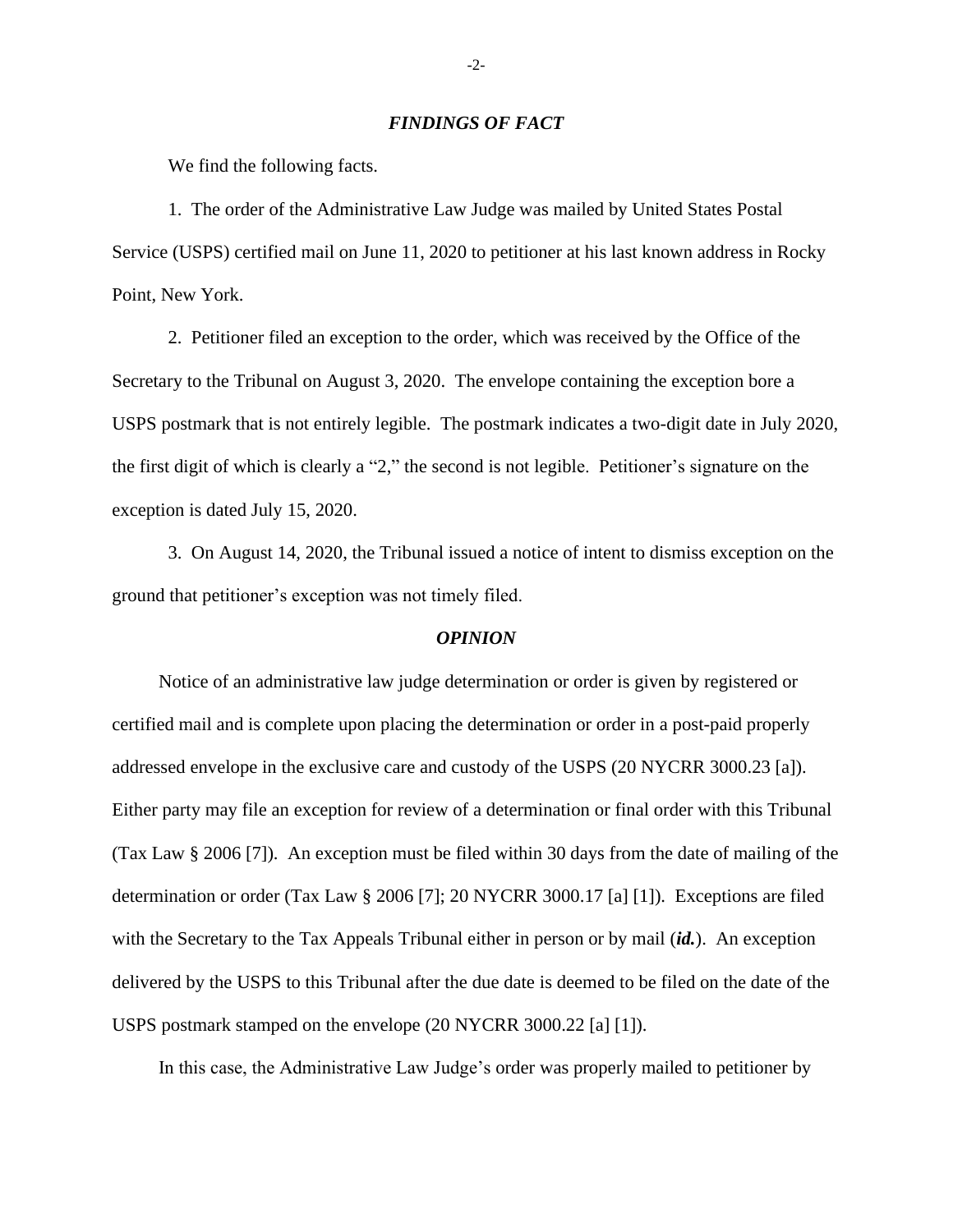certified mail on June 11, 2020 (*see* Tax Law § 2006 [7]; 20 NYCRR 3000.23 [a]). Thus, an exception to the order of the Administrative Law Judge was due to be filed on or before July 13, 2020<sup>1</sup> (Tax Law § 2006 [7]; 20 NYCRR 3000.17 [a] [1]). Petitioner's exception was postmarked, and thus filed, on July 20, 2020 at the earliest (*see* 20 NYCRR 3000.22 [a] [1]). This date is beyond the 30-day deadline for filing an exception with the Tribunal; therefore, the exception was not timely filed as required by Tax Law § 2006 (7).

In his response to the notice of intent to dismiss exception, petitioner explained the filing delay by stating that he was busy with family members during the COVID-19 pandemic. Petitioner also explained that he was unaware that the Division of Tax Appeals was open during the pandemic.

While it appears that petitioner may have had good cause to request an extension of time to file his exception, the 30-day time limit also applies to extension requests (Tax Law § 2006 [7]). The fact is that neither an extension request nor an exception was filed prior to the due date. This Tribunal has no authority to extend the statutory period of limitations for filing an exception or requesting an extension to file an exception (*see Matter of Modica*, Tax Appeals Tribunal, October 1, 2015). As such, this Tribunal lacks jurisdiction to consider petitioner's exception (*see e.g. Matter of Marthone*, Tax Appeals Tribunal, March 23, 2018).

Accordingly, it is ORDERED, ADJUDGED and DECREED that:

On the Tax Appeals Tribunal's own motion, the exception of Shahid Mahmood is dismissed.

-3-

<sup>&</sup>lt;sup>1</sup> July 11, 2020 is the 30<sup>th</sup> day from June 11, 2020. However, as July 11, 2020 fell on a Saturday, the exception was required to be filed by Monday, July 13, 2020 *(see* General Construction Law § 25-a).